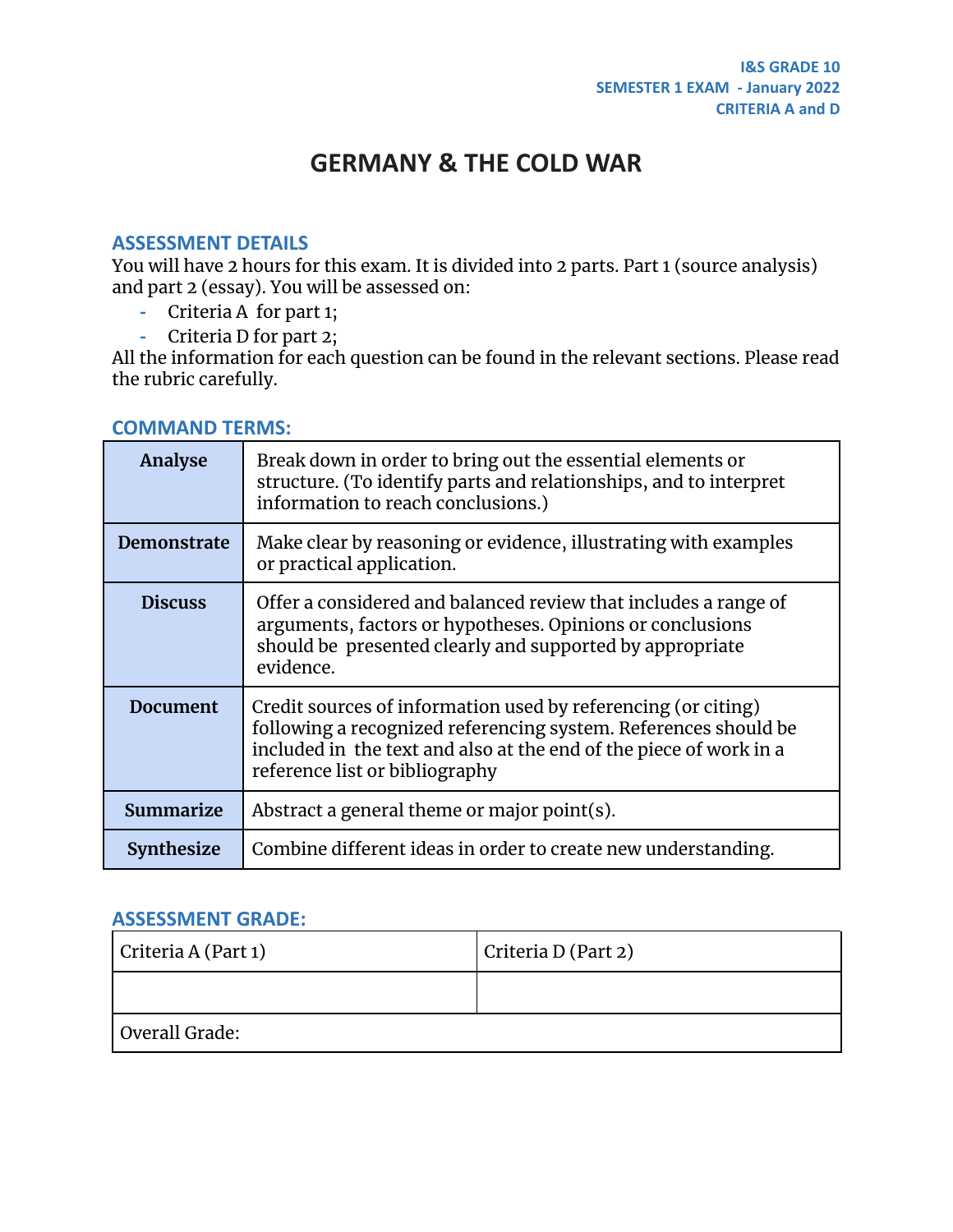## **PART 1: Source Analysis CRITERION A: Knowing and understanding**

| <b>Level</b> | Descriptor                                                                                                                                                                  | <b>Task-Specific Clarifications</b><br>(=What does this mean in practice?)                                                                                                                                                                           |
|--------------|-----------------------------------------------------------------------------------------------------------------------------------------------------------------------------|------------------------------------------------------------------------------------------------------------------------------------------------------------------------------------------------------------------------------------------------------|
| $\mathbf 0$  | The student does not reach a standard described<br>by any of the descriptors below.                                                                                         | You do not meet any of the criteria in<br>the descriptors below.                                                                                                                                                                                     |
| $1 - 2$      | The student:<br>ii. demonstrates basic knowledge and<br>understanding of content and concepts<br>with minimal descriptions and/or<br>examples.                              | You only describe what you see in the<br>cartoon but do not demonstrate your<br>own knowledge.<br>You state key features of the cartoon<br>origin, purpose, message, values and<br>limitations in a very general way.                                |
| $3 - 4$      | The student:<br>ii. demonstrates adequate knowledge and<br>understanding of content and concepts through<br>satisfactory descriptions, explanations and<br>examples.        | You describe what you see in the<br>cartoon and demonstrate your own<br>knowledge to a limited extent.<br>You describe key features of the<br>cartoon (you include at least 3<br>features from origin, purpose,<br>message, values and limitations). |
| $5 - 6$      | The student:<br>ii. demonstrates substantial knowledge and<br>understanding of content and concepts<br>through accurate descriptions, explanations<br>and examples.         | You describe what you see in the<br>cartoon and link it to your own<br>knowledge.<br>You explain key features of the<br>cartoon (you include 3-4 features<br>from origin, purpose, message, values<br>and limitations).                              |
| $7 - 8$      | The student:<br>ii. demonstrates excellent knowledge and<br>understanding of content and concepts<br>through thorough, accurate descriptions,<br>explanations and examples. | You analyse key features of the cartoon<br>origin, purpose, message, values and<br>limitations, linking examples from<br>your own knowledge with accurate<br>facts and explanations.                                                                 |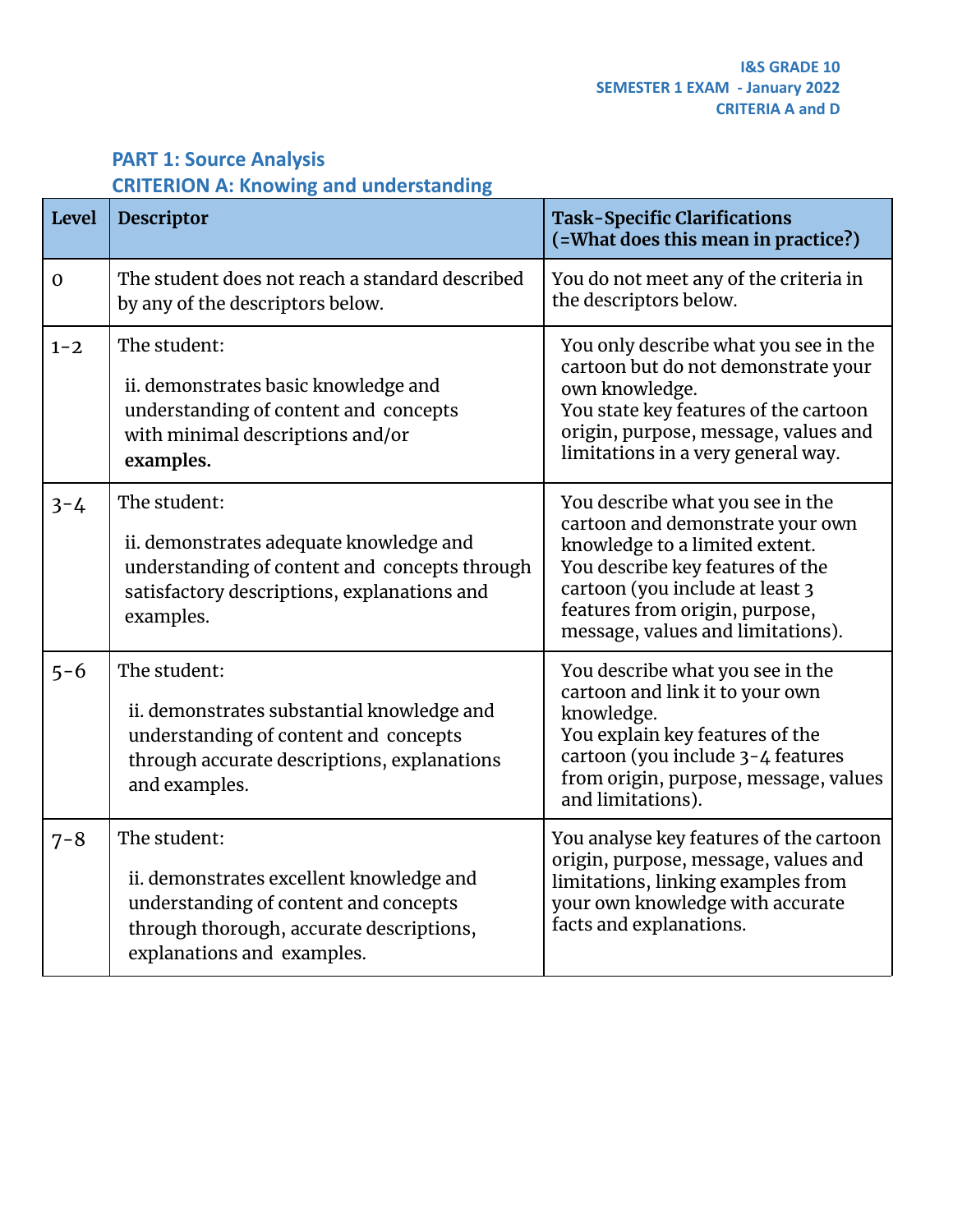#### **PART 1 - SOURCE ANALYSIS (Use the rubric on the previous page):**

### **How useful is the source below for understanding what happened in East Germany in**

**the 1950'?**



*Cartoon by Victor Vashi an Hungarian painter, animator and comic artist, 1967.*

Your goal is to write a paragraph analysing the cartoon below. The product you will create is a paragraph. You will be assessed on criterion A.

Remember to:

- include the message of the source (= What does it say?);
- compare this to your own knowledge (= Is it accurate?);
- explain the origins of the source (= Who? Where? When?);
- analyse the purpose of the source (= Why was it made?);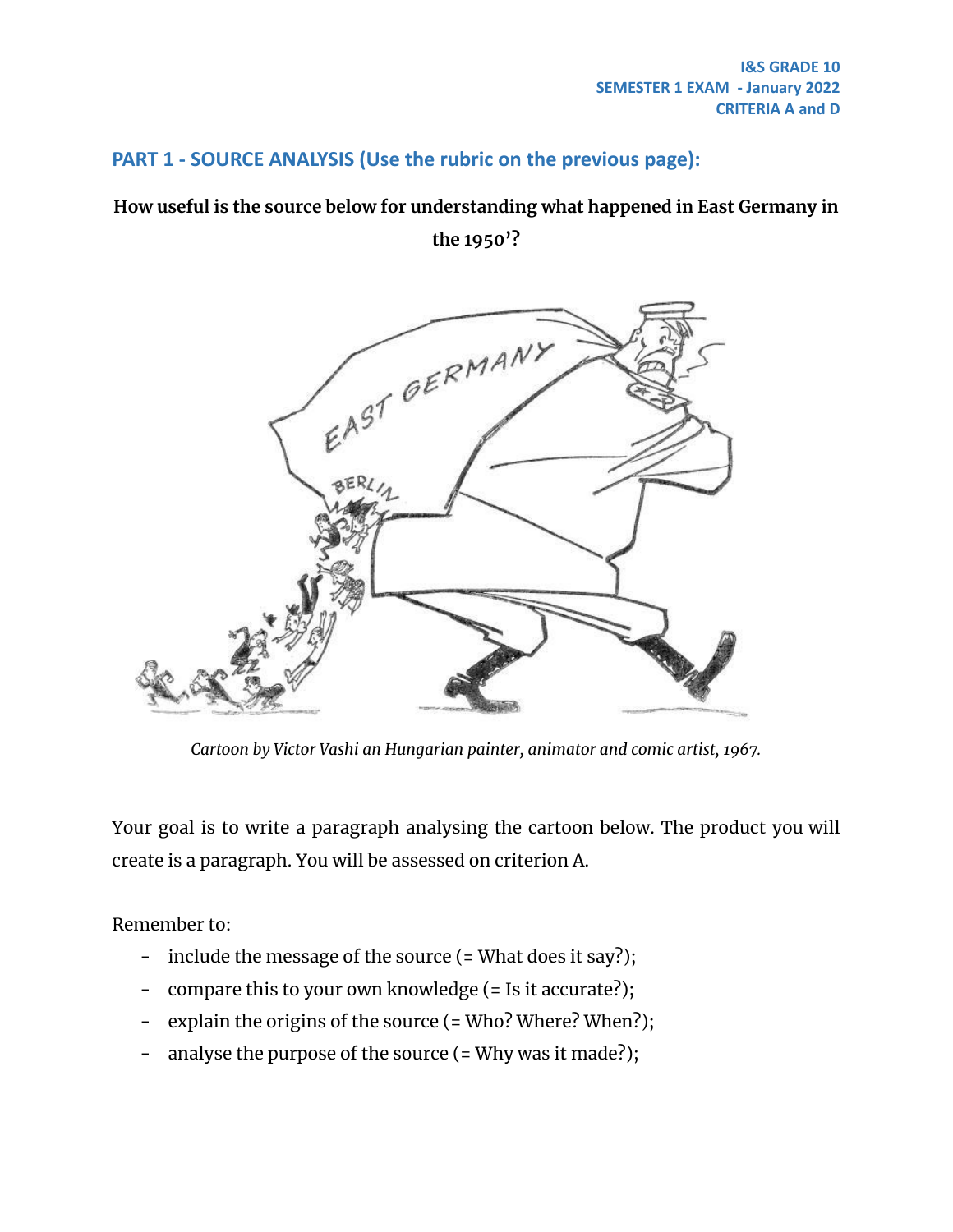Sentence starters:

- *● The message of this source indicates…*
- *● The source is from/by…*
- *● The purpose of this source is…*
- *● The value of this source is...*
- *● This is accurate/inaccurate because I know that...*
- *● However, a limitation of this source may be…*
- *● The source suggests / indicates / highlights / implies…*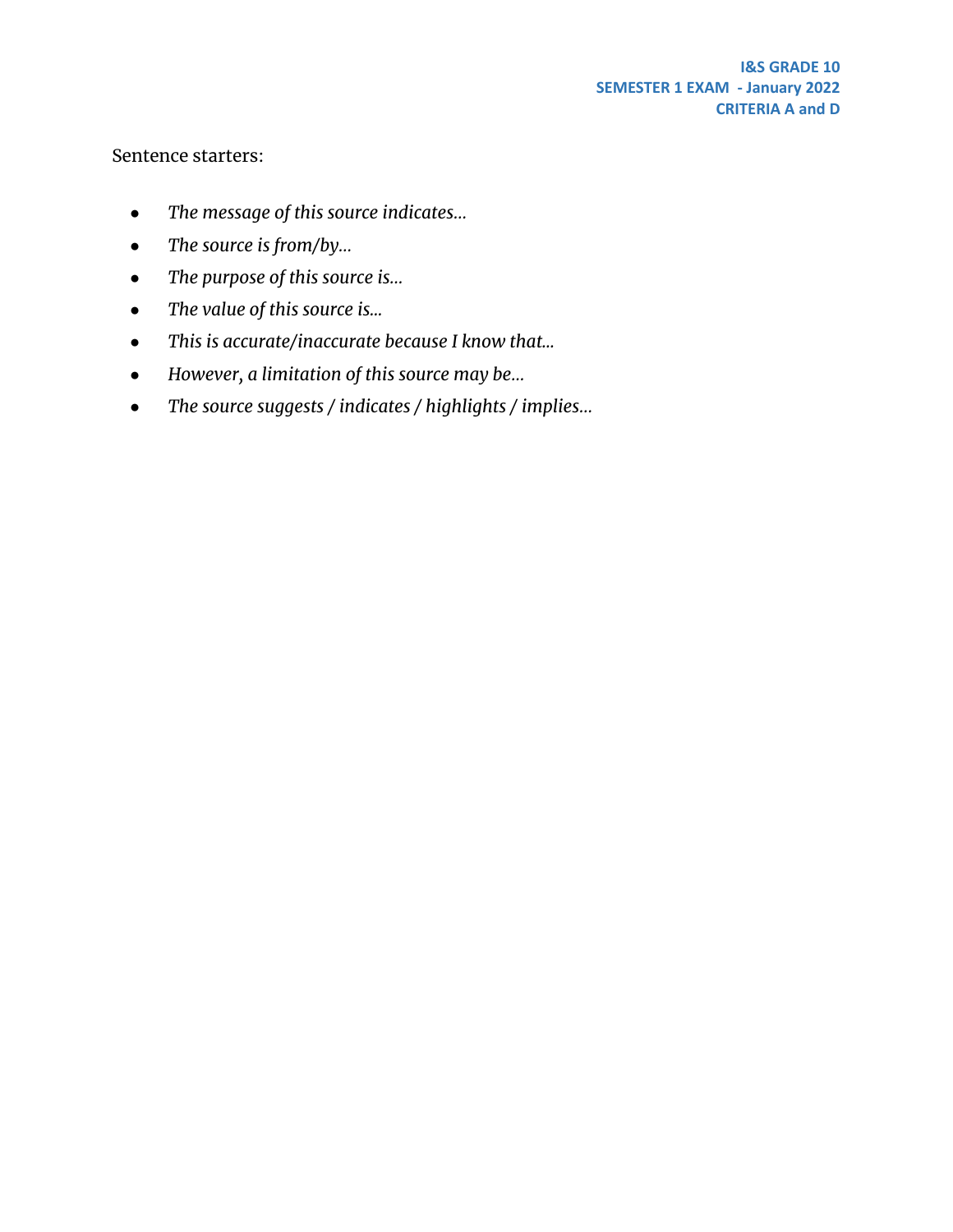## **PART 2 - Essay**

## **CRITERION D: Thinking Critically**

| <b>Level</b> | Descriptor                                                                                                                                                                                                                                                                                                                                                                                        | <b>Task-Specific Clarifications</b><br>(=What does this mean in practice?)                                                              |
|--------------|---------------------------------------------------------------------------------------------------------------------------------------------------------------------------------------------------------------------------------------------------------------------------------------------------------------------------------------------------------------------------------------------------|-----------------------------------------------------------------------------------------------------------------------------------------|
| $\mathbf 0$  | The student does not reach a standard described<br>by any of the descriptors below.                                                                                                                                                                                                                                                                                                               | You do not meet any of the criteria in the<br>descriptors below.                                                                        |
| $1 - 2$      | The student:<br>i. analyses concepts, issues, models, visual<br>representation and theories to a limited extent<br>ii. summarizes information to a limited extent to<br>make arguments<br>iii. describes a limited number of sources/data in<br>terms of origin and purpose and recognizes<br>nominal value and limitations<br>iv. identifies different perspectives and minimal<br>implications. | You mainly summarized information and<br>provided a limited analysis.                                                                   |
| $3 - 4$      | The student:<br>i. analyses concepts, issues, models, visual<br>representation and theories<br>ii. summarizes information to make arguments<br>iii. analyses and/or evaluates sources/data in<br>terms of origin and purpose, recognizing some<br>value and limitations<br>iv. interprets different perspectives and some of<br>their implications.                                               | You summarized information, provided a<br>limited analysis and offered some<br>evaluation.                                              |
| $5 - 6$      | The student:<br>i. discusses concepts, issues, models, visual<br>representation and theories<br>ii. synthesizes information to make valid<br>arguments<br>iii. effectively analyses and evaluates a range of<br>sources/data in terms of origin and purpose,<br>usually recognizing value and limitations<br>iv. interprets different perspectives and their<br>implications.                     | You have provided a discussion about the<br>main concepts, shown your own opinion<br>and have also justified it to a certain<br>extent. |
| $7 - 8$      | The student:<br>i. completes a detailed discussion of concepts,<br>issues, models, visual representation and<br>theories                                                                                                                                                                                                                                                                          | You have provided a detailed discussion<br>about the main concepts, shown your<br>own opinion and have also justified it<br>thoroughly. |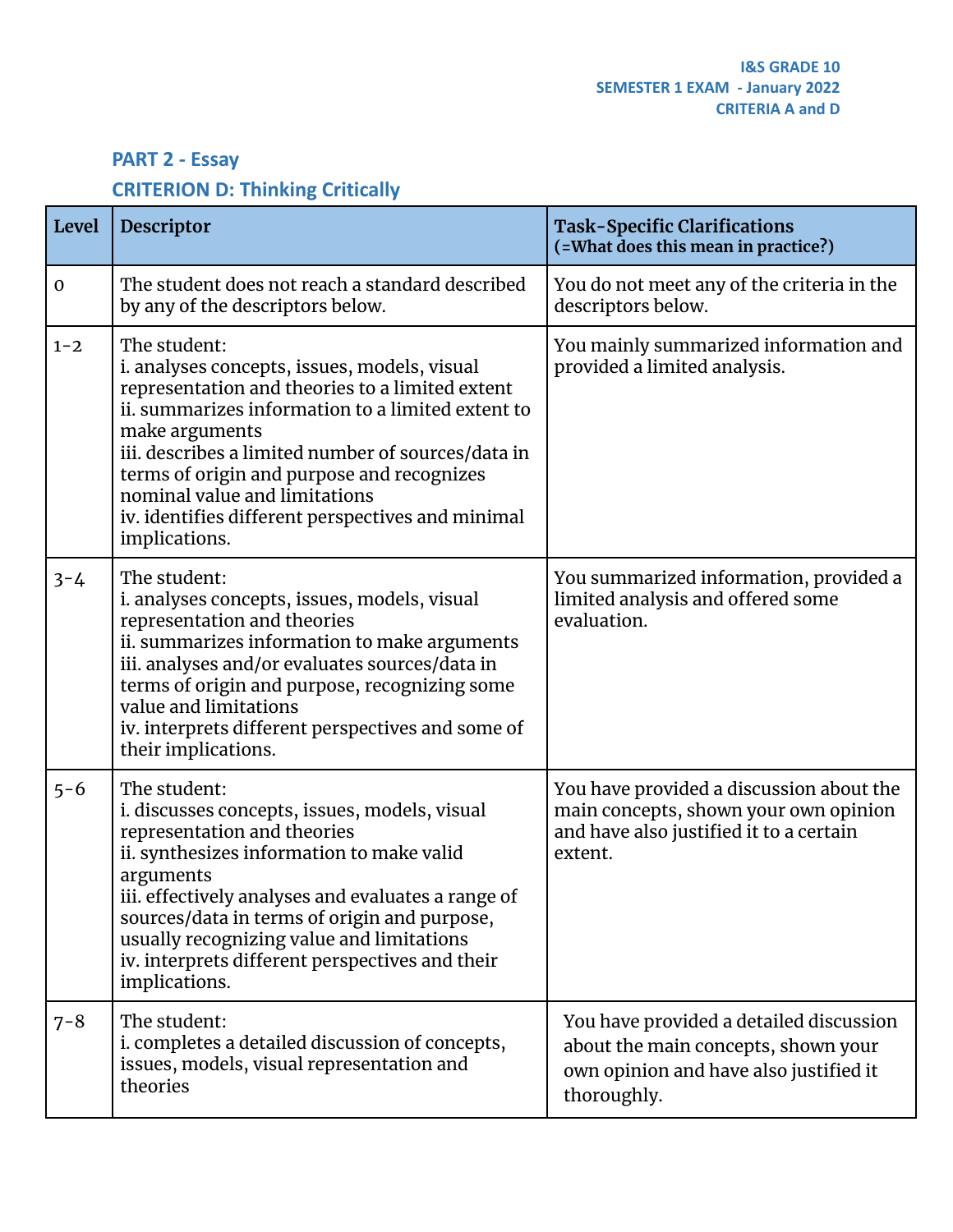| ii. synthesizes information to make valid,<br>well-supported arguments<br>iii. effectively analyses and evaluates a range of<br>sources/data in terms of origin and purpose,<br>consistently recognizing value and limitations<br>iv. thoroughly interprets a range of different |  |
|----------------------------------------------------------------------------------------------------------------------------------------------------------------------------------------------------------------------------------------------------------------------------------|--|
| perspectives and their implications.                                                                                                                                                                                                                                             |  |

## **PART 2 - ESSAY (Use the rubric above):**

## **Which reason do you think was most important in causing the protests in East**

#### **Germany in 1988?**

Gorbachev's reforms (Glasnost, Perestroika)

Tensions within the GDR

OR Pressure from the West

Write a short essay (no longer than two pages). Use roughly 50 minutes.

Remember to:

- Start with an introduction that clearly gives a bit of background to the question. Say what the essay will be arguing and what it is about.

*There were many reasons for the protests in East Germany in 1988 such as... This essay will be arguing that…*

- Have one or two main body paragraphs with facts and your analysis. Follow a Point, Example, Explain, Analyse structure in your paragraphs.

*One reason for the protests in 1988 was… For example, … This weakened East Germany further because… Therefore… Another reason why people protested was…*

- Have a clear conclusion that sums up all your arguments; Decide which of the two bullet points was the more important reason and